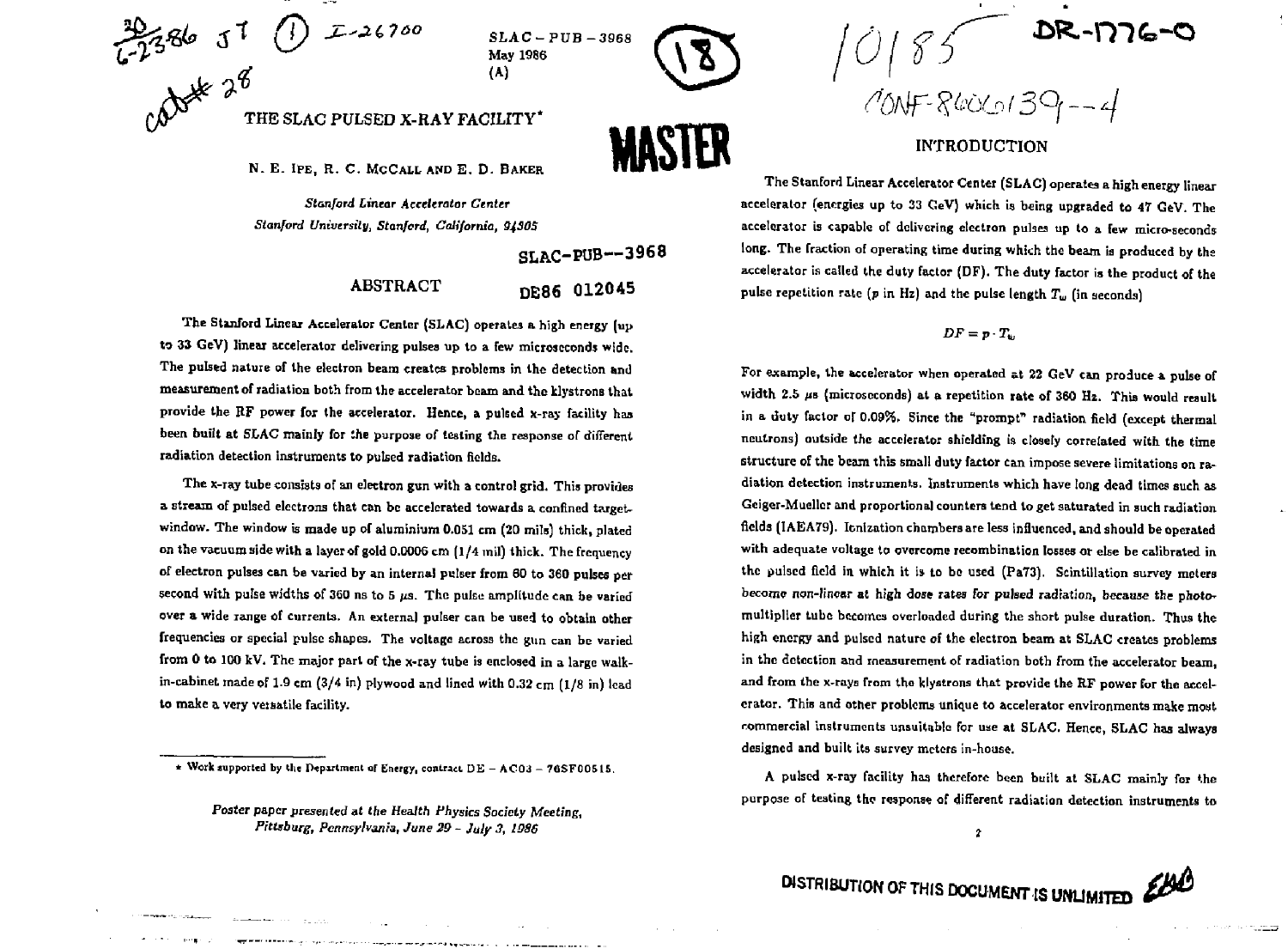**pulsed fields.** 

**College** 

المستحقين الد

## DESCRIPTION

**Figure 1 shows a partially cut-away view of the SLAC pulsed x-ray facility. Figure 2 shows a block diagram of the pulsed x-ray electronics. Most of tho x-ray**  tube is enclosed in a large walk in cabinet  $(1.2 \text{ m} \times 1.2 \text{ m} \times 2.2 \text{ m})$  made of **plywood of thickness 1.9 cm (3/4 in) and lined with lead of thickness 0,32 cm (1/8 in), thus adequate shielding is provided.** 

**The major part of the x-ray tube is the electron gun which provides a stream of pulsed electrons that can be accelerated to & target-window located directly below it. The window is composed of aluminum 0.051 cm (20 mils) thick, plated on the vacuum side with gold ef thickness 6.4 X UP<sup>4</sup> cm (1/4 mil). This window is thick enough to stop all electrons that can be generated.** 

**Fart of the gun sits on top of the cabinet, and the rest of it including the target is enclosed within the cabinet. The gun consists of a cathode heated by a filament carrying a current of 1.5 A (amperes) and a control grid. The cathode is connected to a high voltage supply which can be adjusted to provide voltage from 0 to -100 kilovolts (kV). The control grid has an adjusted bias which is set to about 60 volts negative with respect to the cathode. The anode, i.e., the target-window, is at ground. Under these conditions the grid keeps the x-ray tube current to a minimum. In order to to produce x-rays** *a* **negative pulse of increasing amplitude is applied to the cathode. As this pulse overcomes the grid bias, current flows to the anode. These electrons are stopped in the targetwindow. They produce a continuous x-ray (bremsstrahlung) spectrum with the maximum energy determined by the cathode high voltage.** 

**A Vwlan 8 l/j sputter ion pump\* operated at 5 kV maintains the vacuum in the x-ray tube. Since the cathode is pulsed, the control circuitry for the electron**  **gun must also be at high voltage. Signals from the controller are sent to the control circuitry via fiber optics cables to allow the controller to be at ground**  potential. The gun control circuitry consists of a pulser, a bias supply, a filament **regulator and a bias monitor. The pulser translates the fiber optics signal to a cathode pulse. The bias supply provides the grid bias. The filament regulator and bias monitor are self explanatory. The entire electron gun control circuitry is packaged in a high voltage card cage. It is powered by a power supply also held at high voltage and fed by ac power through an isolation transformer. This circuitry is protected by a plywood box for safety purposes.** 

The output portion of the high voltage supply - a Spellman Model RHR-**20ON20O is also located in this wooden box. This is a 200 kV supply but it has been circuit limited to a voltage slightly above 100 kV. It is feedback regulated to provide a load regulation of 0.01% and stability of 0.02% per hour- Figure 3 shows the control panel for the pulsed x-ray facility.** 

**The high voltage and gun controller (HVGC) provides power to both the isolation transformer and the high voltage power supply. It utilizes the feedback signal from the HV supply to display the high voltage on the x-ray tube digitally, and the x-ray tube current on an analog meter. It is also possible to set the pulse parameters and high voltage level from this unit. The power to the high voltage power supply (HVPS) is interlocked to the doors of the cabinet. The cabinet has three pairs of doors which can only be closed in sequence starting from the top. The gun will not operate if any of the doors are open. A lead lined sheet with an opening can be installed instead of one door and still maintain the integrity of the interlock chain. The opening permits the operator to test radiation detection instruments with remote read out systems.** 

**Light emitting diodes (LED's) of various colors indicate the status of the doors and the high voltage. The functions of the various LED's arc described below.** 

**4** 

41

**<sup>»</sup> Viriu AimdMcl, 611 Hamea Way, Pile Alto, CA 94303.** 

<sup>&</sup>lt;sup>†</sup> Spellman, High-Voltage Electronics Corp., 1930 Adee Ave., Bronx, N. Y. 10469.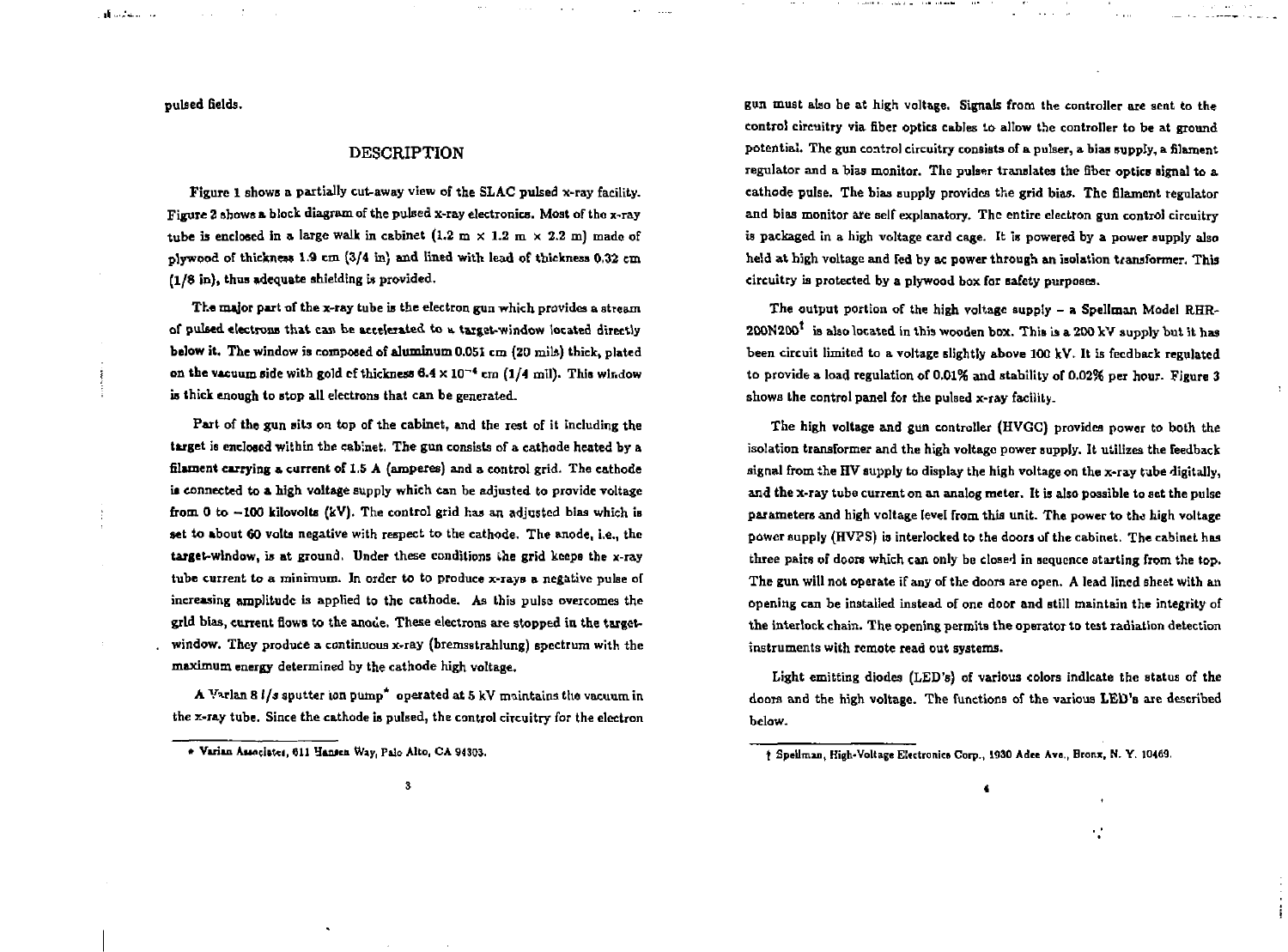**TOP OPEN. This means that any or all of the two pairs of top doors are open.** 

**BOTTOM CLOSED. This shows that the bottom doors are dosed thereby indicating that all doors are closed.** 

**STATUS READY. This indicates that the system is ready for operation.** 

**STATUS ON. This means that the HV is on. The HV can be controlled by the "HV ON" or "HV OFF" switches.** 

**The function of the various dials are listed below.** 

**HV LEVEL. This sets the amount of voltage to be sent to the cathode, and can**  be varied from 0 to 100 kilovolts (kV).

**RATE. This controls the rate at which the x-rays are being pulsed. The rate selector has three settings. The variable setting offers a range of rates from 36 to 360 Ms. The ISO pps line provides a pulse that is synchronized with the incoming ac signal. The external trigger (EXT TRIG) setting can be used when one desires to use a range of rates provided by an external pulse generator. A pulse generator can be connected to the output marked "EXT TRIG".** 

**DELAY. This will hold the pulse (that eventually pulses the cathode) from 200 nanoseconds (ni) to 2 microseconds (j») before sending it to the gun. This delay bakes It possible to trigger equipment to synchronise with the gun pulse instead of the generated pulse. The external equipment can be connected to the input labelled "BEAM PULSE MONITOR". The "SCOPE TRIG" output can be used to trigger the oscilloscope.** 

**WIDTH. This controls the width of the pulse measured in time, and can be varied front 360 ns to 5** *its.* 

**HEIGHT.** This varies the voltage that is sent to the bias supply in the HV card **cage. The bias voltage can be varied from SO to 2S0 volts.** 

**OUTPUT CURRENT. This measures the current produced by the HV stack going to the gun. This is monitored by an ammeter that has three range settings, 1000 uA, 100 uA and 10 uA.** 

**OUTPUT VOLTAGE. A digital voltmeter monitors the voltage sent to the HV.** 

**DECK AC. This turns on the isolation transformer. The two LEO'S labelled "ON" and "OFF" indicate the corresponding status of the deck ac power.** 

**FIL AND BIAS SETTINGS. The filament setting (FIL) tends Information to the fiber optic cards in the card cage regarding the filament voltage. The bias (BIAS) setting sends information to the cards regarding the bias voltage.** 

**A PTW\* precision ionization chamber (Farmer type) is mounted below the x-ray tube at a distance of 6.35 cm from the window. The ionization chamber is at a radial displacement of 2.5 cm from the center of the window. This facilitates remote read out of the radiation levels inside the cabinet.** 

**Measurements taken with a Radcal Corporation ion chamber. Model 20 X 5-180 (used with a 2025 AC radiation monitor) indicate that the pulsed x-rays follow an inverse square law rather closely within the cabinet, as teen In Figure 4.** 

**Measurements made with thermoluminescent dosimeters indicate that the exposure rate is fairly uniform in the area of a circle of diameter 50 cm on the floor of the cabinet.** 

**Figure 5 shows the variation of exposure rate (at a distance of 6.35 cm below the target window) with high voltage, as measured by the PTW ionization chamber, for a pulse of width** *1* **/», repetition rate of 360 Hz, and a cathode bias (i.e., pulse height) of 110 volts. The relationship between exposure rata and high voltage as seen in the figure is different from that obtained with constant potential conventional x-ray machines, for example, Figures 1 and 2 In ICRF** 

the first contract and analysis of the contract of

Statement of the American control and the control of the control of

المستخدمات المستحدث والمنافس المتحدث والمتحدث والمتحدث والمستخدمات

والمستعدات المعا

<sup>\*</sup> Physkalish Technische Werkstatten, West Germany, Available from Victoreen Nuclear Associates, 100 Voice Road, Carlo Place, N.Y. 11514.

**t Ealcd Csipontiint, 428 Wot Paste Road, Monrovia, CA 91016.**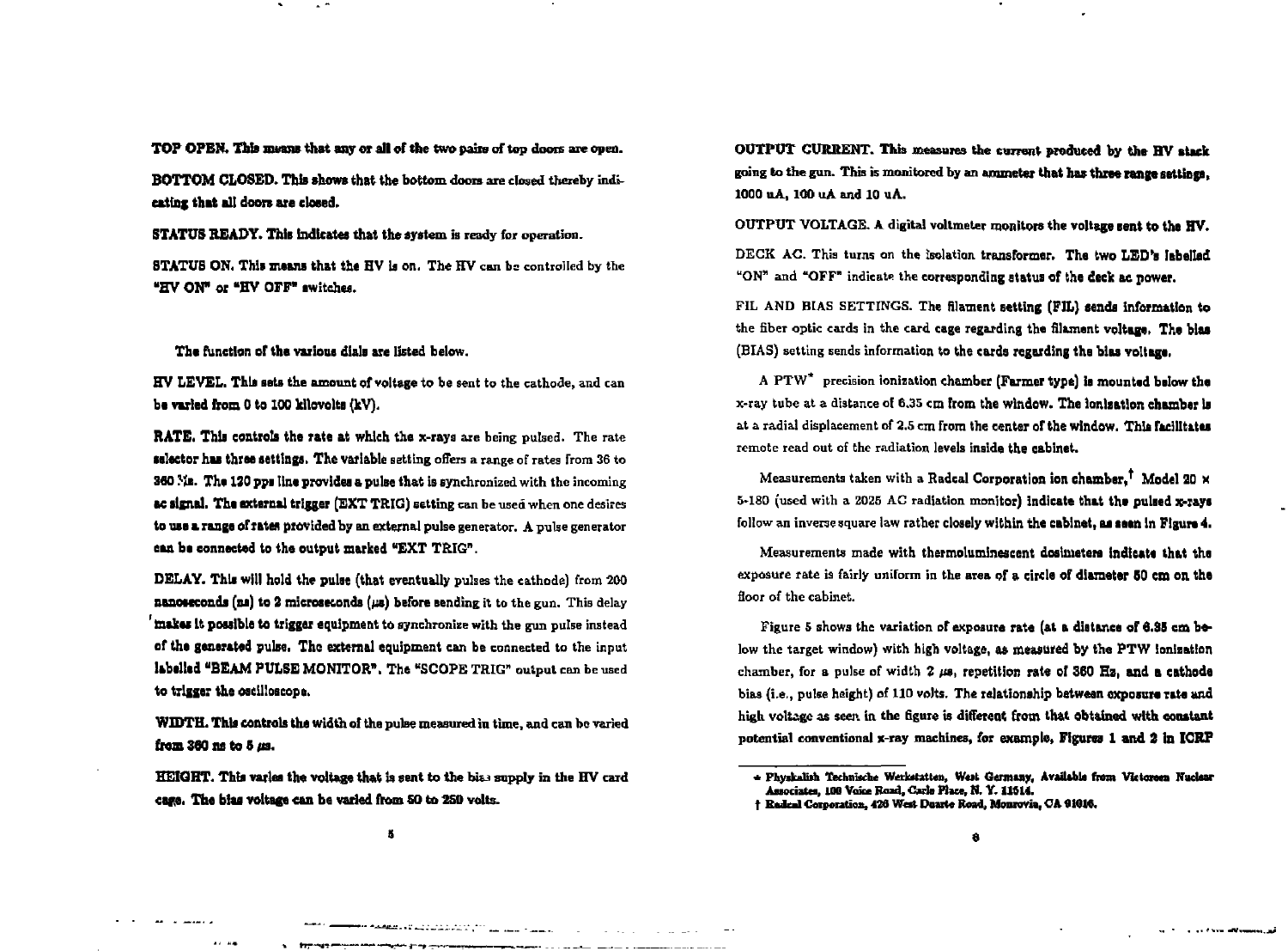33 (ICBP82). The reason for this is twofold. In conventional x-ray machines **reflection targets; a n used whereas la thfe «an a. transmission target baa been**  med. As the energy of the x-rays is increased the angular distribution of the xrays becomes more peaked in the forward direction. In addition, the attenuation of the transmission target decreases as the high voltage increases. Both these effects produce a greater exposure rate increase with high voltage than shown in **the reference above.** 

**Ear a given high voltage the maximum exposure rate obtained depends upon the pulse width, pulse repetition rate and the pulse height. The measurements taken indicate that the exposure rate varies linearly with pulse widths ranging**  from 1  $\mu$ **B is. The exposure rate is also linearly dependent upon the pulse repetition rates between 60 Hz and 360 Hi.** 

**Table 1 shows the maximum exposure rates obtained at different energies**  for a pulse of given width, height and repetition rate. The maximum exposure rate obtained is limited by breakdown of the vacuum. The maximum exposure **rate at 6.35 cm. below the target window as measured by the PTW ionization**  chamber is 258 gray/hour (Gy/h). Under these operating conditions the radiation field to which the operator is exposed does not exceed 10  $\mu$ Gy/h (1 mr/h). **The reproducibility of the x-ray tube is excellent, exposure rates being easily reproduced within 1ft.** 

## **CONCLUSIONS**

The pulsed x-ray facility has been very useful in testing the response of dif**ferent radiation detection instruments, bath commercial as well as those built at SLAC, to puked radiation fields, The facility has proved to be very versatile offering pulsed exposure rates as high as 258 Gy/h (at a distance of 6.35 cm from**  the target), pulse widths varying from 360 ns to 5 us and pulse repetition vates **varying from 60 Hz to 360 Hz.** 

## **ACKNOWLEDGEMENTS**

The authors would like to thank **Ron Koonts of SLAC** and his associates for **designing and building the pulsed x-ray facility.** 

**•** 

÷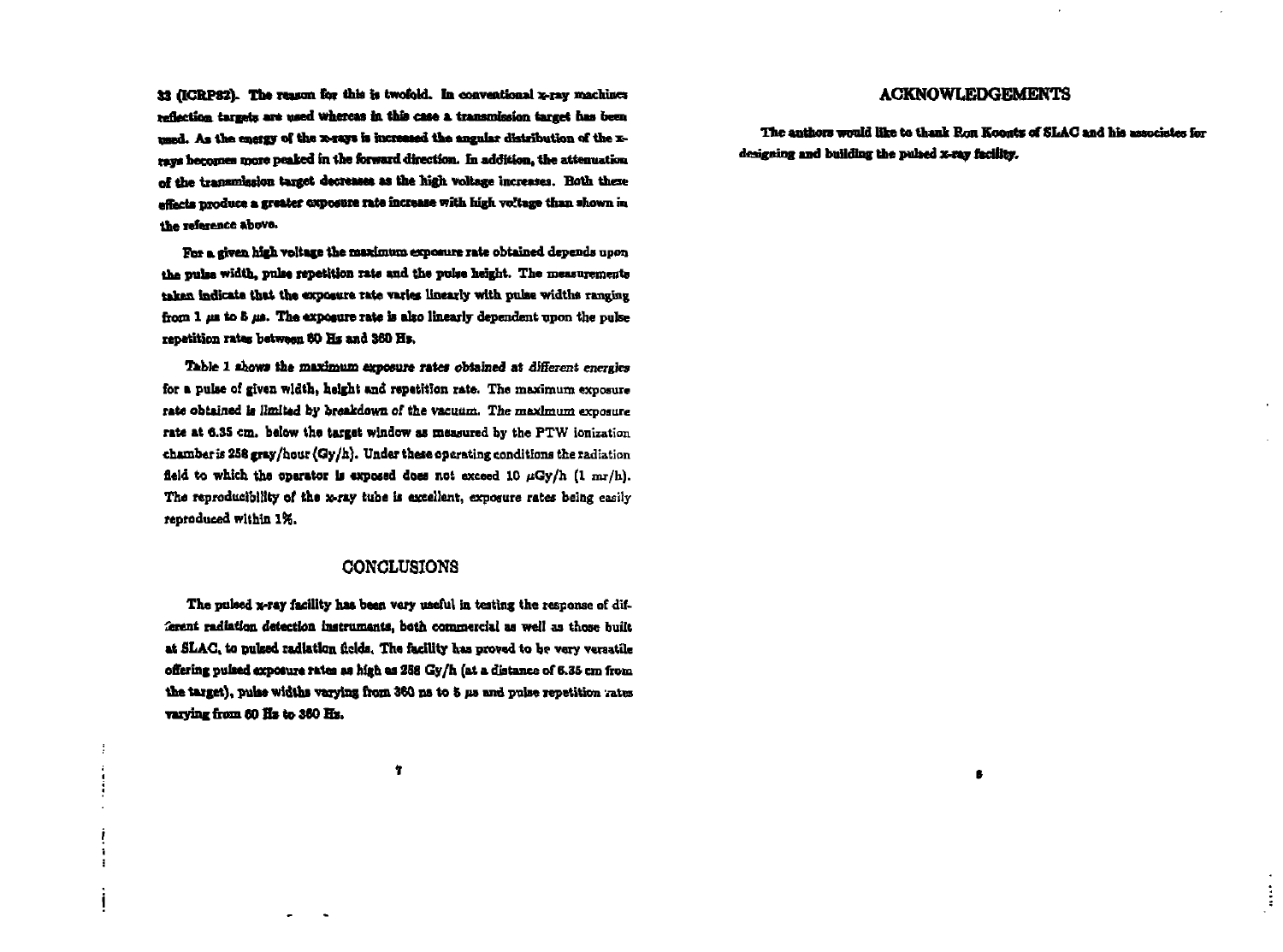## REFERENCES

- **IAEA79 International Atomic Eneigy Agency, 1879,** *Radiological Safety Aspects o! the* **Operation** *of Electron linear Accelerators,* **STI/DOG/188 (written by**  W. P. Swanson) (Vicnna: LAEA).
- **Pa73 Patterson H. W. and Thomas R. H., 1973, "Accelerator Health Physics," [New York; Academic Press).**
- **ICRPS2 International Commission on Radiological Protection, 1982, "Protection Against Ionizing Radiation from External Sources Used in Medicine,"**  *ICRP Publication SS* **(Oxford: Pergamon Press).**

#### TABLE CAPTION

 $\mathbf{b}$  .

A. A

**Table 1. Maximum dose rates obtained at different high voltages at a distance of 6.35 cm from the target for a pulse of width 2 us and frequency 360 Hz.** 

#### FIGURE CAPTIONS

**Figure 1. A partially cut-away view of the SLAC pulsed x-ray facility.** 

Figure 2. Block diagram of the pulsed x-ray electronics.

**Figure 3, Control panel for the pulsed x-ray facility.** 

**Figure 4. Dependence of exposure rate on distance from x-ray target.** 

Figure 5. Exposure rate dependence on high voltage for a pulse of width 2  $\mu$ s **and frequency 360 Hz.** 

*LQ* 

and and contacts

and the company of

#### **DISCLAIMER**

**This report was prepared as an account of work sponsored by an agency of the United Slates**  Government. Neither the United States Government nor any agency thereof, nor any of their **employees, makes any warranty, express or implied, or assumes any legal liability or responsibility for the accuracy, completeness, or usefulness of any information, apparatus, product, or**  process disclosed, or represents that its use would not infringe privately owned rights. Refer**ence herein to any specific commercial product, process, or service by trade name, trademark, manufacturer, or otherwise does not necessarily constitute or imply its endorsement, recommendation, or favoring by Uie United States Government or any agency thereof. The views and opinions of authors expressed herein do not necessarily state or reflect those of the United States Government or any agency thereof.** 

 $\mathbf{9}$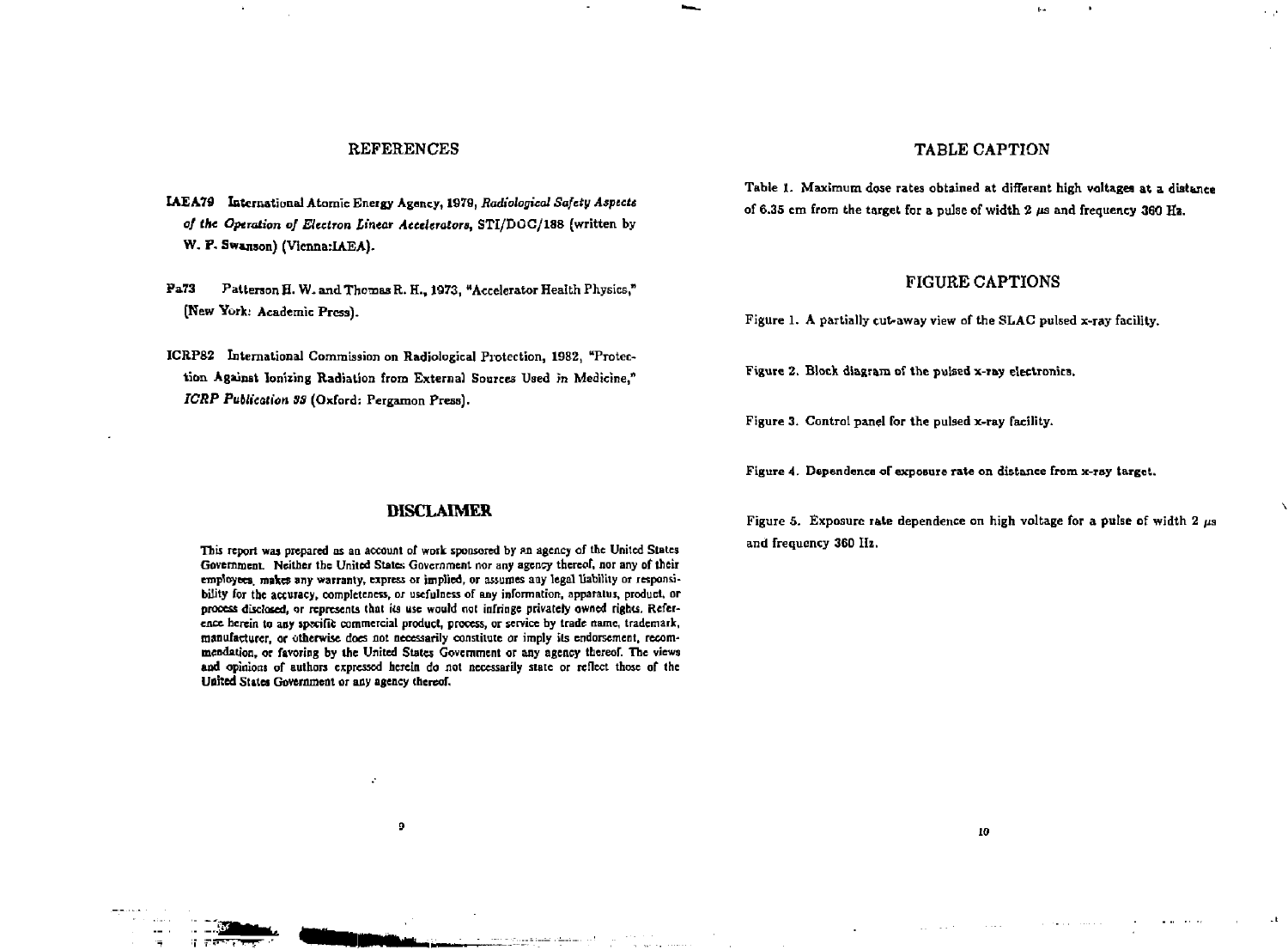

 $\mathbf{r}$ 

 $\mathbf{r}$ 

TABLE 1

التواريسيات

 $\sim 120$  and  $\sim 10^{11}$  and  $\sim 10^{11}$  and  $\sim 10^{11}$ 

 $\sim$ 

 $\label{eq:3.1} \frac{1}{\left(1-\frac{1}{2}\right)^{2}}\sum_{i=1}^{2}\frac{1}{\left(1-\frac{1}{2}\right)^{2}}\sum_{i=1}^{2}\frac{1}{\left(1-\frac{1}{2}\right)^{2}}\sum_{i=1}^{2}\frac{1}{\left(1-\frac{1}{2}\right)^{2}}\sum_{i=1}^{2}\frac{1}{\left(1-\frac{1}{2}\right)^{2}}\sum_{i=1}^{2}\frac{1}{\left(1-\frac{1}{2}\right)^{2}}\sum_{i=1}^{2}\frac{1}{\left(1-\frac{1}{2}\right)^{2}}\sum_{i=1}^{2}\$ 

 $\mathcal{L}$ 

| Voltage (kV) | Exposure Rate (Gy/h) |
|--------------|----------------------|
| 100          | 258                  |
| 90           | 225                  |
| 80           | 192                  |
| 70           | 175                  |
| 60           | 125                  |
| 50           | 72.9                 |
| 40           | 25.8                 |
| 30           | 6.46                 |
| 20           | 3.90                 |
|              |                      |

Fig. 1

 $\Delta_{\rm{c}}$ 

 ${\bf 11}$ 

 $\mathcal{L}(\mathbf{r})$  , where  $\mathcal{L}(\mathbf{r})$  is the set of the space of  $\mathcal{L}(\mathbf{r})$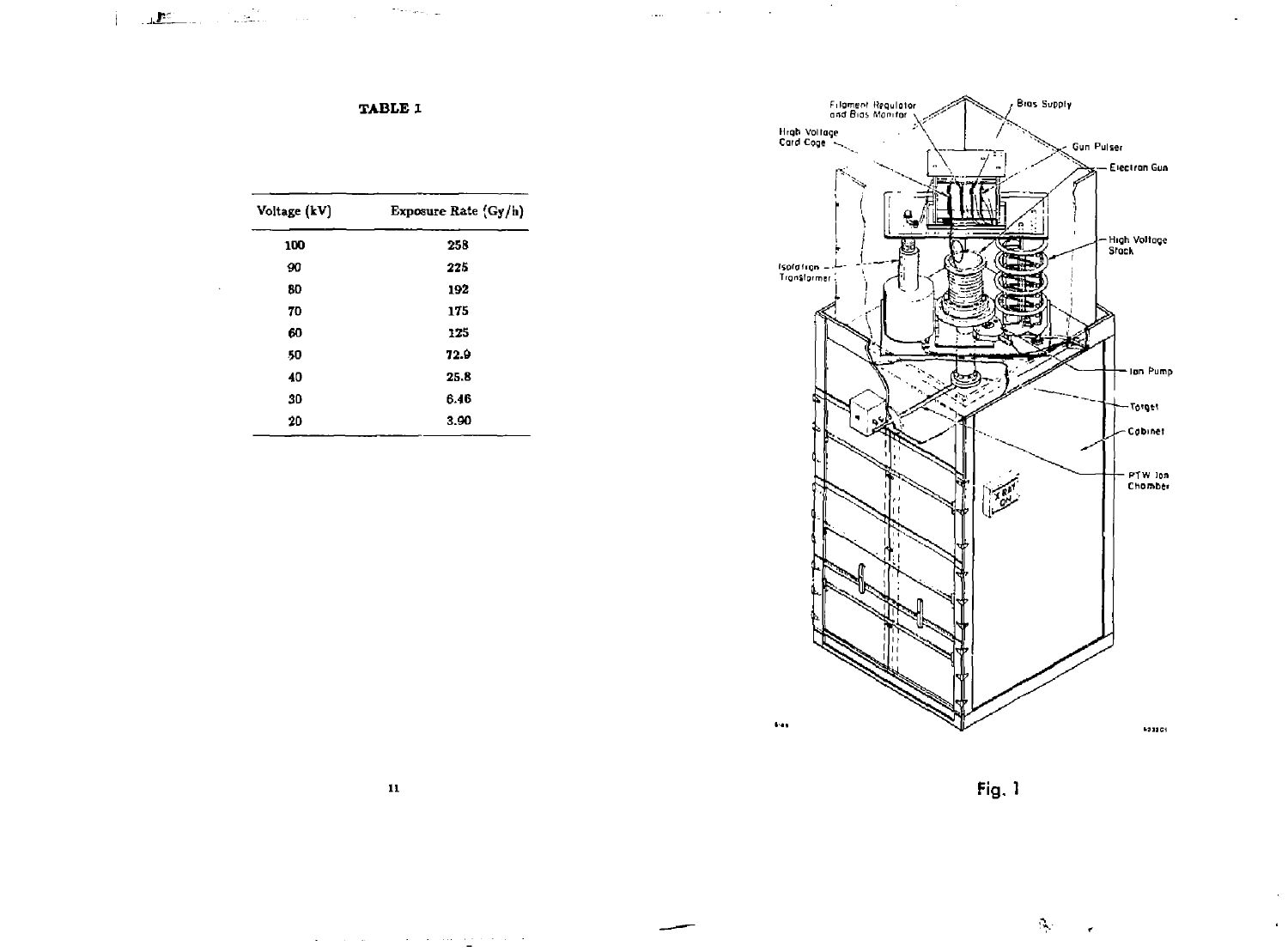

 $\Delta$ 





Fig.  $2$ 

 $\sim$ 

 $\hat{\mathbf{r}}$ 

 $\sim$  $\bar{\Lambda}$